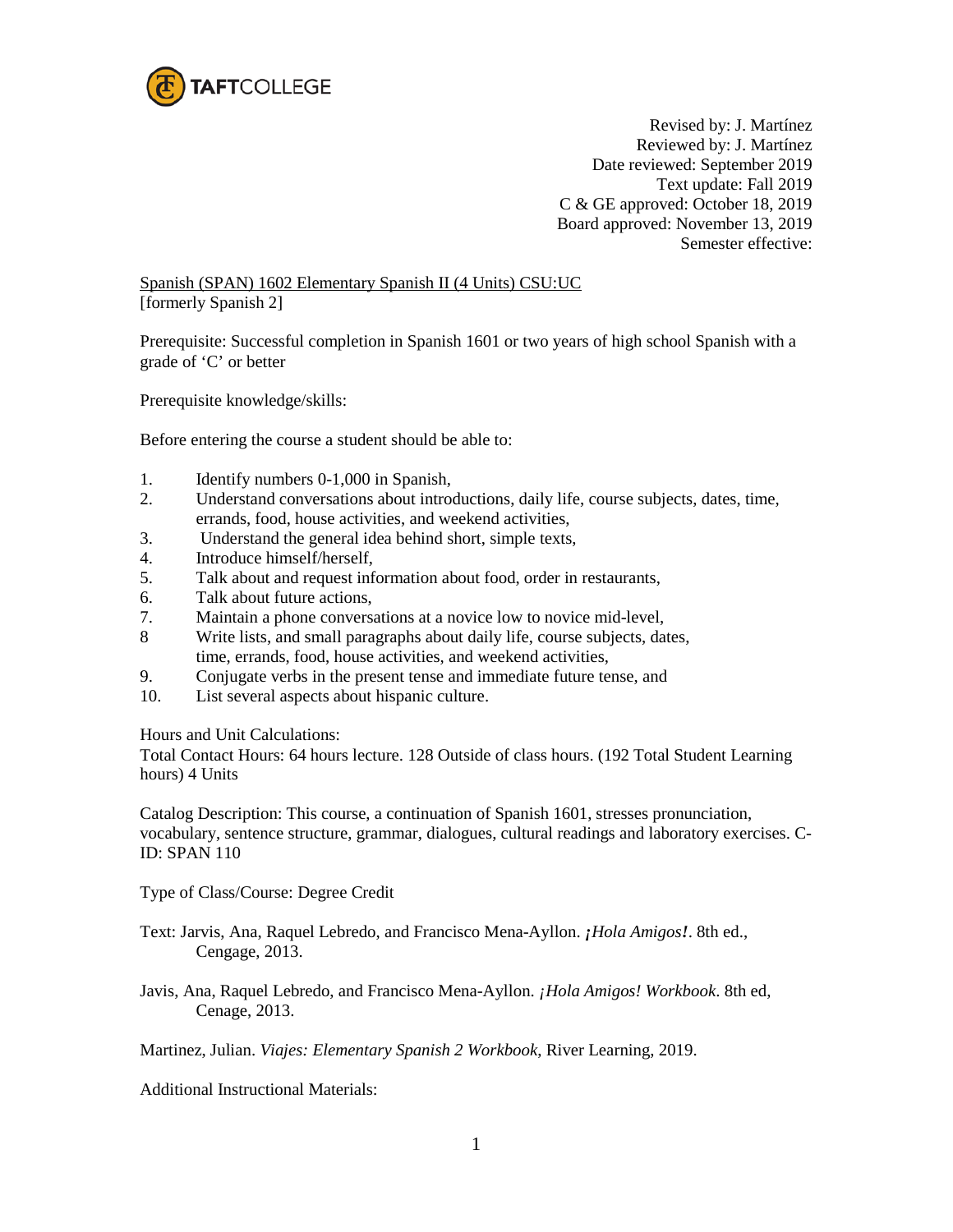

Yabla Access Card. 1<sup>st</sup>. ed. 2015. Software

Course Objectives:

By the end of the course, a successful student will be able to:

- 1. Understand conversations about clothes, shopping, food, ordering at a restaurant, house chores and being at the hospital,
- 2. Understand the general idea behind simple texts,
- 3. Give an oral presentation about their daily life,
- 4. Talk about and request information about clothes, shopping, food, ordering at a restaurant, house chores and being at the hospital,
- 5. Maintain a phone conversations at a novice mid to novice high level,
- 6. Write lists, and paragraphs about clothes, shopping, food, ordering at a restaurant, house chores and being at the hospital,
- 7. Conjugate verbs in the preterit, imperfect, present perfect and past perfect tense, and
- 8. List several aspects about Hispanic culture.

Course Scope and Content:

- Unit I Shopping
	- 1. preterit
	- 2. preterit of ser, ir and dar
	- 3. reflexive pronouns
	- 4. indirect object pronouns
	- 5. gustar
- Unit II At the Supermarket
	- 1. preterit of irregular verbs
	- 2. the imperfect
	- 3. adverbs
	- 4. parts of a house, and domestic appliances

Unit III At the Restaurant

- 1. por and para
- 2. weather expressions
- 3. the preterit contrasted with the imperfect
- 4. parts of the body, and medical situations
- Unit IV At the Hospital
	- 1. present perfect and past perfect
	- 2. places in a city, and stores

Learning Activities Required Outside of Class:

The students in this class will spend a minimum of 8 hours per week outside of the regular class time doing the following:

- 1. Studying
- 2. Answering questions
- 3. Skill practice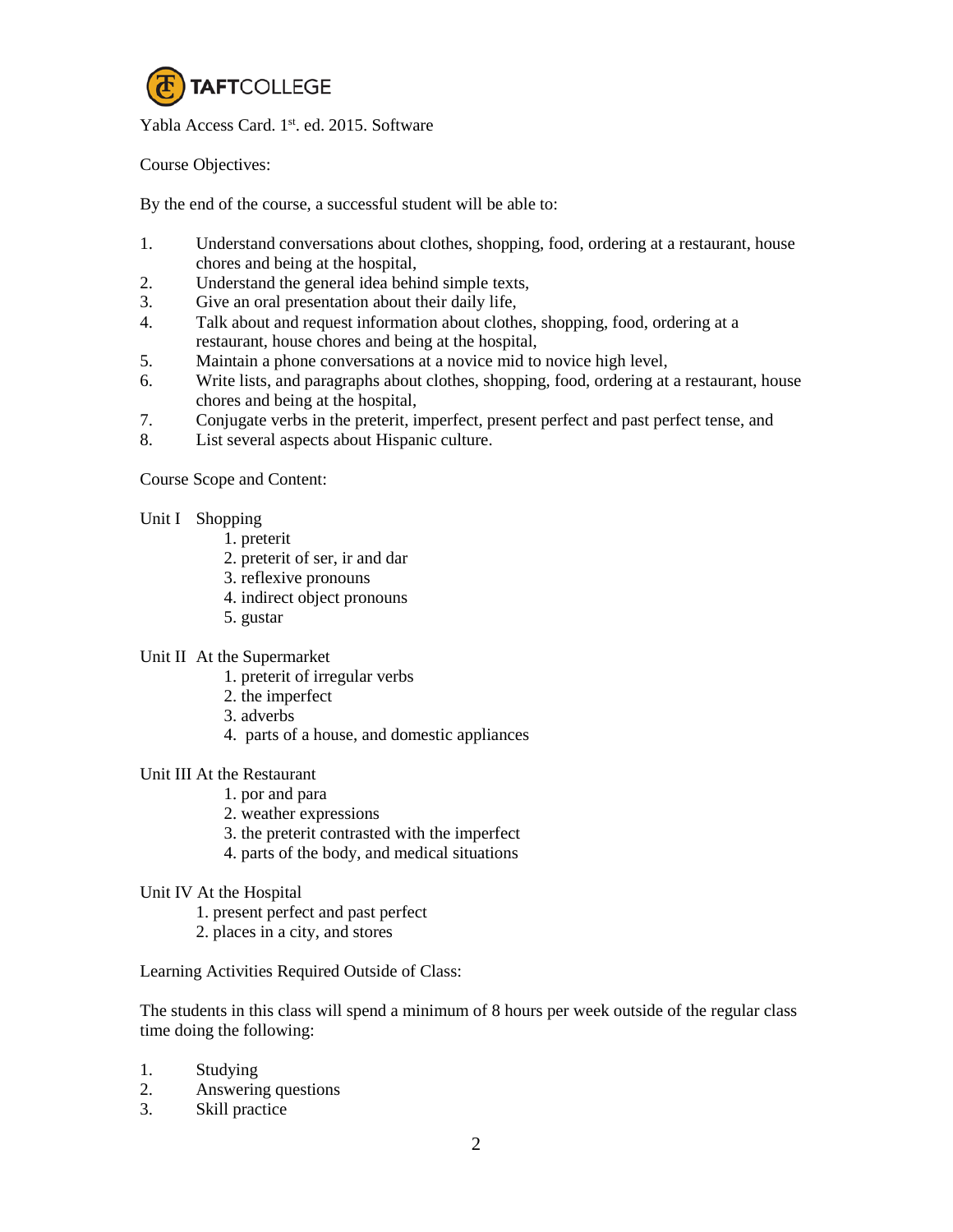

- 4. Required reading
- 5. Written work
- 6. Listening activities

Methods of Instruction:

- 1. A brief introduction to the principles of Spanish pronunciation prior to textbook work
- 2. Practice in familiar expressions that are used in everyday situations
- 3. Active conversations on subjects and situations meaningful to students
- 4. Reading aloud of passages in Spanish, followed by oral question-and answer exercises
- 5. Discussion of grammar followed by written exercises
- 6. Preparation by students of short written composition exercises
- 7. Gradual increase in use of Spanish in classroom
- 8. Simple conversations based upon "De todo un poco" and Detalle cultural containing information of culture, history, and geography of Spain and Latin America
- 9. Review and practice by students in class, and
- 10. Appropriate audio and visual materials

Methods of Evaluation:

- 1. Substantial writing assignments, including:
	- a. written homework
- 2. Skill demonstrations, including:
	- a. class performance/presentations
- 3. Other examinations, including:
	- a. multiple choice
	- b. true/false
	- c. completion
	- d. writing complete sentences
	- e. listening comprehension

Supplemental Data:

| TOP Code:                    | 110500 Spanish                   |
|------------------------------|----------------------------------|
| <b>SAM Priority Code:</b>    | E: Non-Occupational              |
| Funding Agency:              | Y: Not Applicable                |
| Program Status:              | 1: Program Applicable            |
| Noncredit Category:          | Y: Not Applicable                |
| <b>Special Class Status:</b> | N: Course is not a special class |